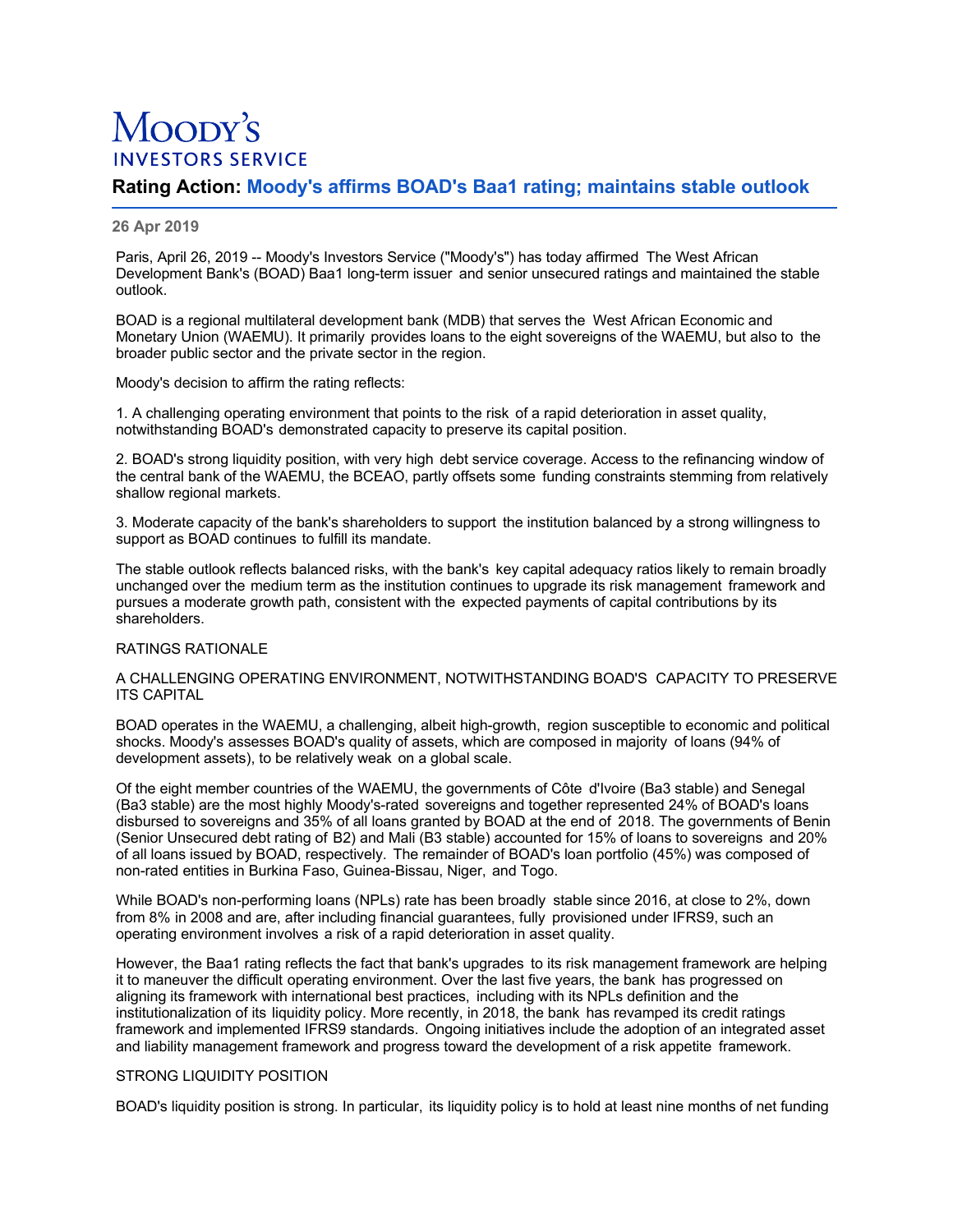requirements (assuming no market access). At the end of 2018, the bank's treasury assets covered 24 months of net funding requirements. As a result, its debt service coverage is very high, although the bank's treasury assets underpinning its liquidity are of relatively weak credit quality and less liquid than generally owned by MDBs.

At year-end 2018, BOAD's liquid assets (on a discounted basis) covered 3.1 times the 2018 amortizing debt. Its treasury assets are mostly (72%) composed of deposits with (unrated) commercial banks of the union and CFA franc securities (some of which are rated by Moody's). The highest quality treasury assets are made of deposits at the BCEAO (the remaining 28% of total treasury assets).

Moody's assessment of a "High" liquidity score for BOAD is also supported by BOAD's eligibility to access the refinancing window at the BCEAO, a facility that is uncommon amongst MDBs. This access provides a credible liquidity backstop in the event of adverse market conditions constraining BOAD's financing access. BOAD has to-date treated the facility as an emergency backstop and has not used it.

MODERATE CAPACITY, STRONG WILLINGNESS TO SUPPORT BOAD BY ITS PRINCIPAL **SHAREHOLDERS** 

The capacity of BOAD's shareholders to support the bank in case of need is moderate. WAEMU sovereign shareholders (representing 46% of paid-in capital) are lowly rated and face financial constraints to varying degrees. Moreover, there is a strong correlation between the credit quality of BOAD's borrowers -- in majority, WAEMU sovereigns -- and its shareholders -- in the vast majority, WAEMU-related. With 47% of BOAD's capital, the central bank of the WAEMU, the BCEAO, is the principal shareholder. Non-regional shareholders only account for a small proportion of the capital (7%).

Nonetheless, as BOAD's current five-year strategic plan is ending this year with a full or close-to-full implementation of the loans expansion it had planned (94% as of March 2019), its role in fostering the region's development is as critical as ever. According to the MDB's own analysis it was the second-most prominent funder of infrastructure in the region among the official sector after the World Bank over 2014-17. A trackrecord of delivering on its mandate engenders strong shareholder willingness to support the bank in the event of need. BOAD's capital structure benefits from both paid-in capital, which is paid according to a pre-defined schedule, as well as callable capital.

#### RATIONALE FOR THE STABLE OUTLOOK

Moody's projects that BOAD's capital adequacy ratios will remain broadly stable over the medium-term, with a leverage ratio (defined as debt/usable equity) nearing 300% and usable equity covering roughly a third of development assets. Underlying this central scenario, Moody's expects moderate growth in development assets as well as continued upgrades to its risk management framework, along with shareholders' continuing commitment to modest capital contributions as planned over coming years.

#### WHAT COULD CHANGE THE RATING UP

Upward pressure on the rating would develop if BOAD's continued upgrading of its risk management framework significantly lowered the risks of a sharp rise in NPLs and capital erosion. Increasingly diversified funding sources at low and stable costs would also put positive pressure on the rating.

Larger non-regional shareholding that would improve capital adequacy would also put upward pressure on the rating.

#### WHAT COULD CHANGE THE RATING DOWN

BOAD's rating would likely be downgraded if, contrary to Moody's baseline expectation, capital adequacy deteriorated as a result for instance of a sharp and lasting increase in NPLs and/or increased leverage due to strong growth in development assets financed by borrowings.

The principal methodology used in these ratings was Multilateral Development Banks and Other Supranational Entities published in September 2018. Please see the Rating Methodologies page on www.moodys.com for a copy of this methodology.

#### REGULATORY DISCLOSURES

For ratings issued on a program, series or category/class of debt, this announcement provides certain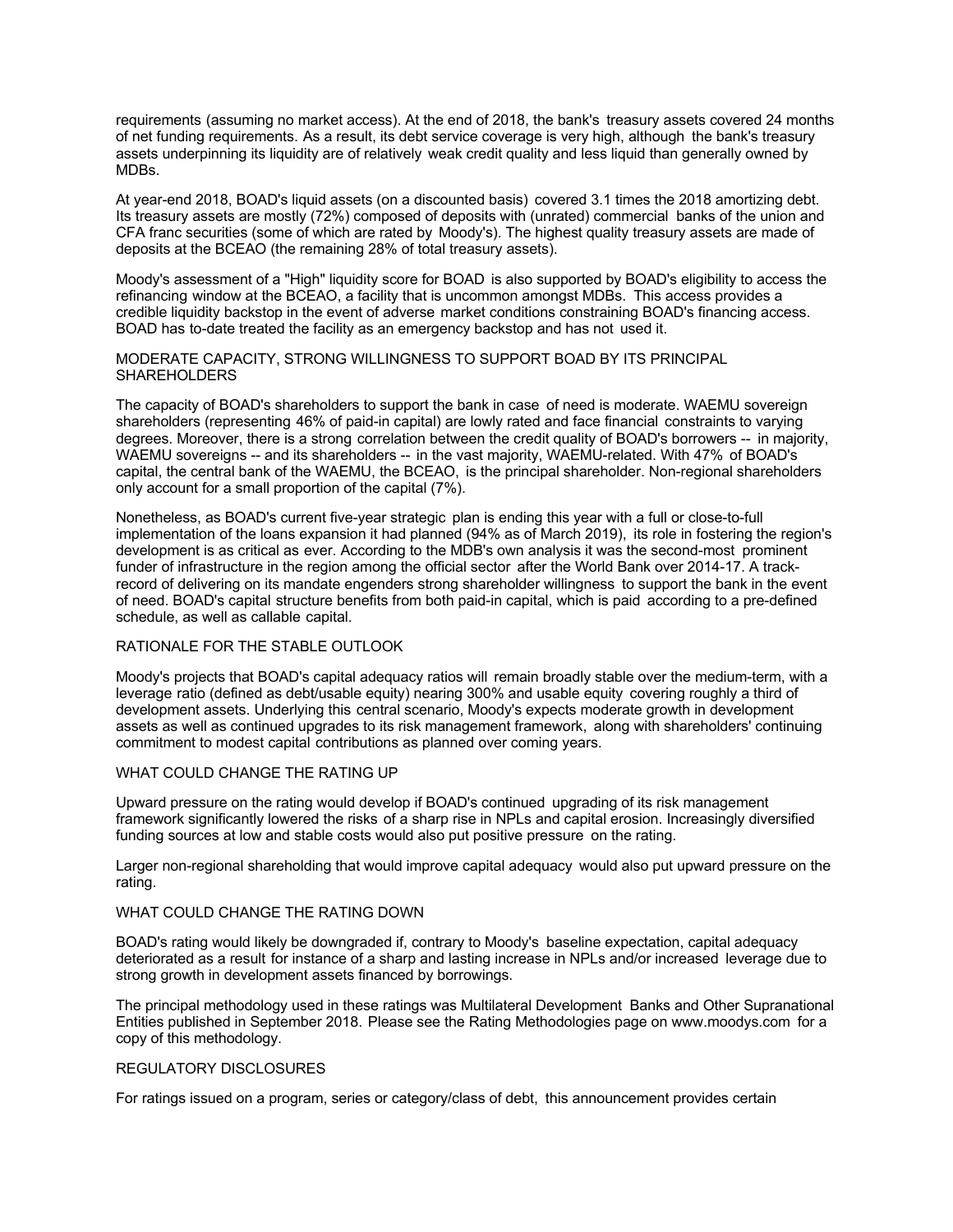regulatory disclosures in relation to each rating of a subsequently issued bond or note of the same series or category/class of debt or pursuant to a program for which the ratings are derived exclusively from existing ratings in accordance with Moody's rating practices. For ratings issued on a support provider, this announcement provides certain regulatory disclosures in relation to the credit rating action on the support provider and in relation to each particular credit rating action for securities that derive their credit ratings from the support provider's credit rating. For provisional ratings, this announcement provides certain regulatory disclosures in relation to the provisional rating assigned, and in relation to a definitive rating that may be assigned subsequent to the final issuance of the debt, in each case where the transaction structure and terms have not changed prior to the assignment of the definitive rating in a manner that would have affected the rating. For further information please see the ratings tab on the issuer/entity page for the respective issuer on www.moodys.com.

For any affected securities or rated entities receiving direct credit support from the primary entity(ies) of this credit rating action, and whose ratings may change as a result of this credit rating action, the associated regulatory disclosures will be those of the guarantor entity. Exceptions to this approach exist for the following disclosures, if applicable to jurisdiction: Ancillary Services, Disclosure to rated entity, Disclosure from rated entity.

Regulatory disclosures contained in this press release apply to the credit rating and, if applicable, the related rating outlook or rating review.

Please see www.moodys.com for any updates on changes to the lead rating analyst and to the Moody's legal entity that has issued the rating.

Please see the ratings tab on the issuer/entity page on www.moodys.com for additional regulatory disclosures for each credit rating.

Lucie Villa VP - Senior Credit Officer Sovereign Risk Group Moody's France SAS 96 Boulevard Haussmann Paris 75008 France JOURNALISTS: 44 20 7772 5456 Client Service: 44 20 7772 5454

Marie Diron MD - Sovereign Risk Sovereign Risk Group JOURNALISTS: 852 3758 1350 Client Service: 852 3551 3077

Releasing Office: Moody's France SAS 96 Boulevard Haussmann Paris 75008 France JOURNALISTS: 44 20 7772 5456 Client Service: 44 20 7772 5454



© 2019 Moody's Corporation, Moody's Investors Service, Inc., Moody's Analytics, Inc. and/or their licensors and affiliates (collectively, "MOODY'S"). All rights reserved.

**CREDIT RATINGS ISSUED BY MOODY'S INVESTORS SERVICE, INC. AND ITS RATINGS AFFILIATES ("MIS") ARE MOODY'S CURRENT OPINIONS OF THE RELATIVE FUTURE CREDIT RISK OF ENTITIES, CREDIT COMMITMENTS, OR DEBT OR DEBT-LIKE SECURITIES, AND MOODY'S PUBLICATIONS MAY INCLUDE MOODY'S CURRENT OPINIONS OF THE RELATIVE**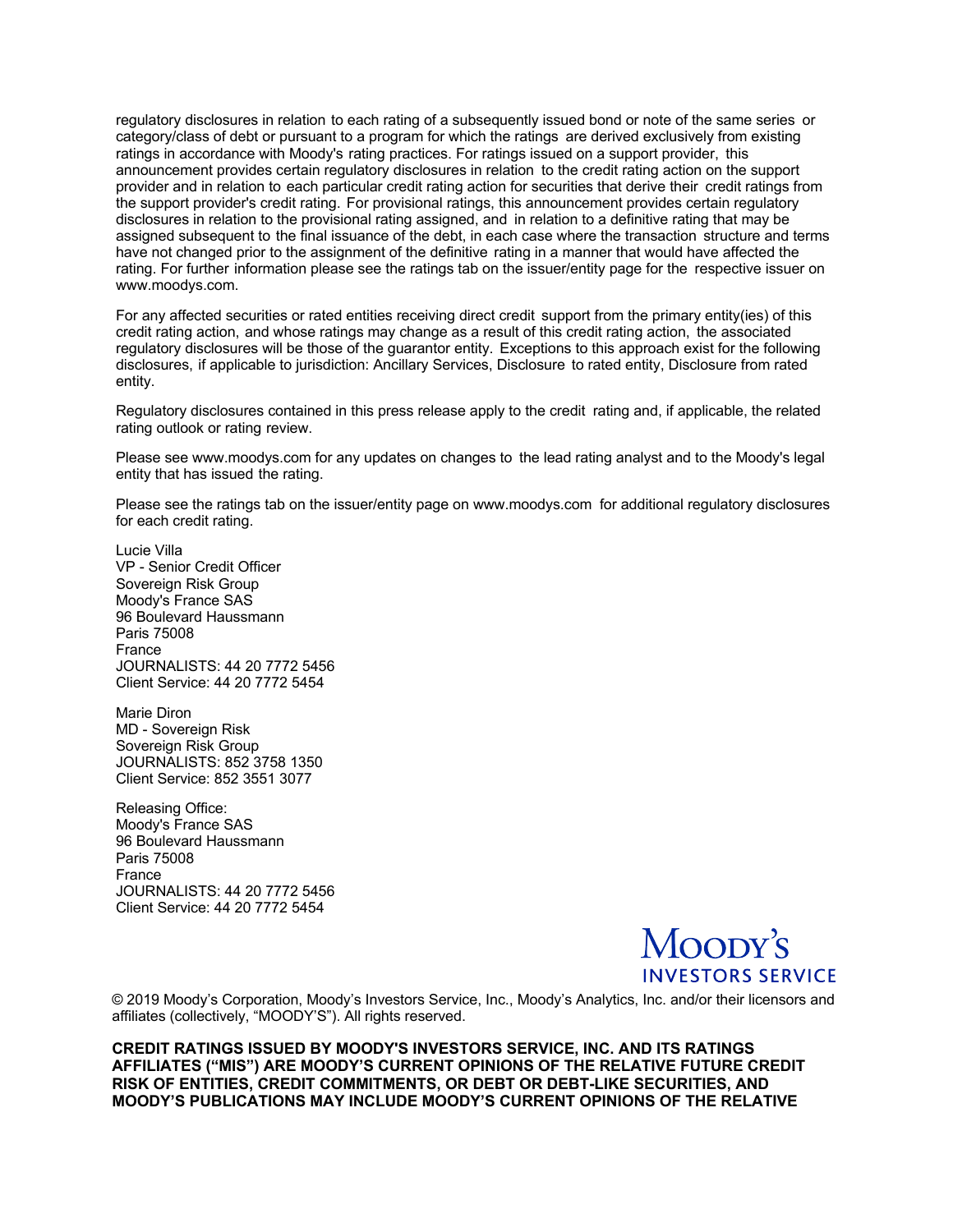**FUTURE CREDIT RISK OF ENTITIES, CREDIT COMMITMENTS, OR DEBT OR DEBT-LIKE SECURITIES. MOODY'S DEFINES CREDIT RISK AS THE RISK THAT AN ENTITY MAY NOT MEET ITS CONTRACTUAL FINANCIAL OBLIGATIONS AS THEY COME DUE AND ANY ESTIMATED FINANCIAL LOSS IN THE EVENT OF DEFAULT OR IMPAIRMENT. SEE MOODY'S RATING SYMBOLS AND DEFINITIONS PUBLICATION FOR INFORMATION ON THE TYPES OF CONTRACTUAL FINANCIAL OBLIGATIONS ADDRESSED BY MOODY'S RATINGS. CREDIT RATINGS DO NOT ADDRESS ANY OTHER RISK, INCLUDING BUT NOT LIMITED TO: LIQUIDITY RISK, MARKET VALUE RISK, OR PRICE VOLATILITY. CREDIT RATINGS AND MOODY'S OPINIONS INCLUDED IN MOODY'S PUBLICATIONS ARE NOT STATEMENTS OF CURRENT OR HISTORICAL FACT. MOODY'S PUBLICATIONS MAY ALSO INCLUDE QUANTITATIVE MODEL-BASED ESTIMATES OF CREDIT RISK AND RELATED OPINIONS OR COMMENTARY PUBLISHED BY MOODY'S ANALYTICS, INC. CREDIT RATINGS AND MOODY'S PUBLICATIONS DO NOT CONSTITUTE OR PROVIDE INVESTMENT OR FINANCIAL ADVICE, AND CREDIT RATINGS AND MOODY'S PUBLICATIONS ARE NOT AND DO NOT PROVIDE RECOMMENDATIONS TO PURCHASE, SELL, OR HOLD PARTICULAR SECURITIES. NEITHER CREDIT RATINGS NOR MOODY'S PUBLICATIONS COMMENT ON THE SUITABILITY OF AN INVESTMENT FOR ANY PARTICULAR INVESTOR. MOODY'S ISSUES ITS CREDIT RATINGS AND PUBLISHES MOODY'S PUBLICATIONS WITH THE EXPECTATION AND UNDERSTANDING THAT EACH INVESTOR WILL, WITH DUE CARE, MAKE ITS OWN STUDY AND EVALUATION OF EACH SECURITY THAT IS UNDER CONSIDERATION FOR PURCHASE, HOLDING, OR SALE.** 

MOODY'S CREDIT RATINGS AND MOODY'S PUBLICATIONS ARE NOT INTENDED FOR USE BY RETAIL INVESTORS AND IT WOULD BE RECKLESS AND INAPPROPRIATE FOR RETAIL INVESTORS TO USE MOODY'S CREDIT RATINGS OR MOODY'S PUBLICATIONS WHEN MAKING AN INVESTMENT DECISION. IF IN DOUBT YOU SHOULD CONTACT YOUR FINANCIAL OR OTHER PROFESSIONAL ADVISER.

ALL INFORMATION CONTAINED HEREIN IS PROTECTED BY LAW, INCLUDING BUT NOT LIMITED TO, COPYRIGHT LAW, AND NONE OF SUCH INFORMATION MAY BE COPIED OR OTHERWISE REPRODUCED, REPACKAGED, FURTHER TRANSMITTED, TRANSFERRED, DISSEMINATED, REDISTRIBUTED OR RESOLD, OR STORED FOR SUBSEQUENT USE FOR ANY SUCH PURPOSE, IN WHOLE OR IN PART, IN ANY FORM OR MANNER OR BY ANY MEANS WHATSOEVER, BY ANY PERSON WITHOUT MOODY'S PRIOR WRITTEN CONSENT.

CREDIT RATINGS AND MOODY'S PUBLICATIONS ARE NOT INTENDED FOR USE BY ANY PERSON AS A BENCHMARK AS THAT TERM IS DEFINED FOR REGULATORY PURPOSES AND MUST NOT BE USED IN ANY WAY THAT COULD RESULT IN THEM BEING CONSIDERED A BENCHMARK.

All information contained herein is obtained by MOODY'S from sources believed by it to be accurate and reliable. Because of the possibility of human or mechanical error as well as other factors, however, all information contained herein is provided "AS IS" without warranty of any kind. MOODY'S adopts all necessary measures so that the information it uses in assigning a credit rating is of sufficient quality and from sources MOODY'S considers to be reliable including, when appropriate, independent third-party sources. However, MOODY'S is not an auditor and cannot in every instance independently verify or validate information received in the rating process or in preparing the Moody's publications.

To the extent permitted by law, MOODY'S and its directors, officers, employees, agents, representatives, licensors and suppliers disclaim liability to any person or entity for any indirect, special, consequential, or incidental losses or damages whatsoever arising from or in connection with the information contained herein or the use of or inability to use any such information, even if MOODY'S or any of its directors, officers, employees, agents, representatives, licensors or suppliers is advised in advance of the possibility of such losses or damages, including but not limited to: (a) any loss of present or prospective profits or (b) any loss or damage arising where the relevant financial instrument is not the subject of a particular credit rating assigned by MOODY'S.

To the extent permitted by law, MOODY'S and its directors, officers, employees, agents, representatives, licensors and suppliers disclaim liability for any direct or compensatory losses or damages caused to any person or entity, including but not limited to by any negligence (but excluding fraud, willful misconduct or any other type of liability that, for the avoidance of doubt, by law cannot be excluded) on the part of, or any contingency within or beyond the control of, MOODY'S or any of its directors, officers, employees, agents, representatives, licensors or suppliers, arising from or in connection with the information contained herein or the